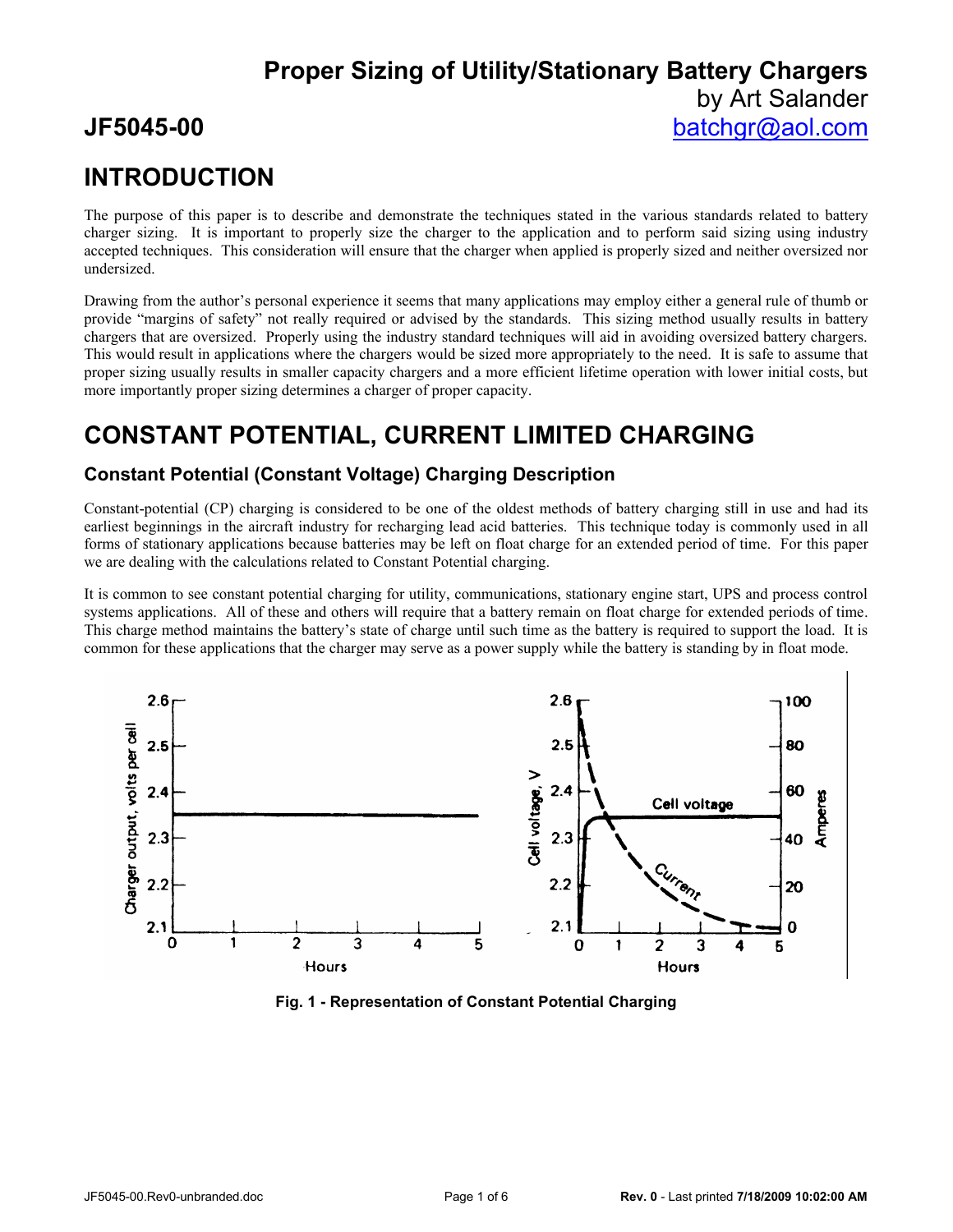## **Float Mode**

In very simple terms, constant potential charging is successful because the technique requires that the battery be maintained at a certain voltage, using a well regulated supply that provides current only to achieve and maintain the determined voltage. Once the determined voltage is achieved the back EMF of the battery will allow the charger to taper the current down to a minimal value so as to maintain a float or maintenance charge such that the battery will neither self discharge nor overcharge.

## **Equalize Mode**

It is typical that these chargers offer a dual rate charging system, so as to allow the charger to provide an "equalize", or high rate charge. In this mode the output voltage of the charger is set higher than in the float mode. Again, the charger action is similar to the float mode in that the charger will act as a current source until the desired voltage is achieved. When the desired equalize voltage is achieved the back EMF of the battery will allow for the output current to taper down.

## **Constant Potential – Current Limited Operation**

The battery charger used in constant potential charging will be of the constant potential-current limited type. The charger will be specifically designed to accommodate the charge profile by employing a current limiting circuit that limits the output current of the charger when the battery potential is low. Typically, the charger will have a form of adjustment that allows the output current limit to achieve a maximum level, somewhere between 105% and 125% of the charger catalog rating. Many chargers will also allow for current limit adjustments that fall below the charger's catalog rating.

In application, the constant potential current limited charger will charge a depleted battery by first acting as a current source since it sees a battery whose voltage is below the value determined to maintain charge. During this period of the profile the charger will deliver current up to the charger's current limit set point until the desired battery voltage is achieved. When the desired battery voltage is achieved the charger tapers the output current and then becomes more of a voltage source.

When the charger is operating as a two rate charger and the battery employed must be equalized at a higher voltage than the float voltage value, this equalize process occurs until such time as the charger switches from the "equalize" to the "float" mode. When the charger returns to float mode the current will drop to zero or near zero until such time as the back EMF of the battery goes below the float voltage threshold.

## **Constant Loads vs. Transient Loads**

Stationary battery chargers are designed to accommodate constant loads while recharging batteries. Constant loads are those loads that remain steady and present as part of a load profile. Typical of these loads are lamps, instruments, recording equipment etc. that is always on during normal operation.

Transient loads are those which are fleeting and usually represent a very high current demand in relation to the constant load. This current level will be sustained for a very short period of time. Typical examples of transient loads are switchgear action (either charging or releasing of switchgear), engine start, or motor starting. Each of these applications requires a high current demand for a very short period of time. In all cases it is recommended that these transient loads be accommodated by the battery and not the charger.

The charger is not used to accommodate transient loads for several reasons. First, if the charger is able to respond to these quick acting load demands there would be no way for the charger to know if it is responding to a switchgear load or a battery demand. Responding quickly to battery demands could result in battery damage.

Sizing a battery charger for transient loads would result in battery chargers that are much larger than needed. Batteries do not provide any form of self regulation so therefore the charger must be the regulating force in the battery/charger circuit to ensure that a successful float application is achieved. Chargers in float service are typically designed to keep their transient response rate between 200ms and 500ms so as to inhibit the charger's ability to cause any battery damage or load damage. These response rates would be too slow to accommodate most transient loads.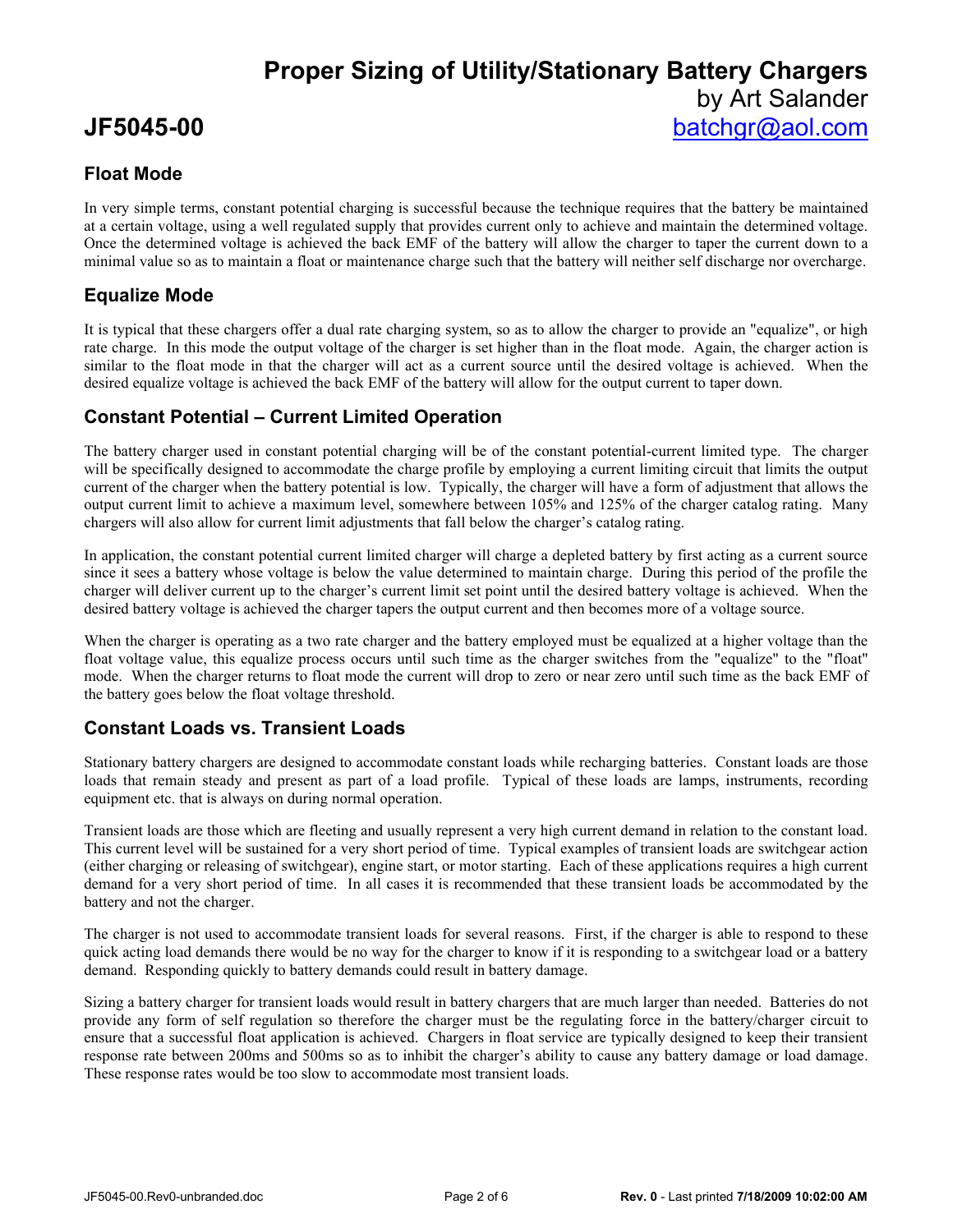# **BATTERY CHARGER SIZING**

## **The Charger Sizing Formula**

### **(AH removed) x 1.R**

**+ L (constant loads) = Amperes Charger**

### **T (desired recharge time)**

Several permutations of this same formula have been shown in different resources. I shall further dissect and represent this formula to cover the majority of applications and considerations. It is important that the calculation to determine charger size be followed with a certain amount of discipline since when properly applied it provides for the least amount of wasteful energy in application.

Power supplies and battery chargers in particular offer the best efficiencies the closer they operate to their full load rating. Therefore, the opposite is also true, if you employ a battery charger that is severely oversized in an application, it will be operating more inefficiently.

## **The Charger Sizing Formula Defined**

**AH removed -** This number is the AH removed from the battery after either a complex load profile is calculated or tabular information is used. While it may be typical to use the battery AH rating, it is actually required that you only recharge what you take from a battery. It is not necessary to recharge a battery from "empty to full" if you are only using a percentage of the battery's capacity.

Other considerations that affect a battery size such as, design margin, age factor, temperature correction, etc. are not to be added in as part of the battery's AH removed. These factors do not reflect the AH removed or discharge from the battery.

**1.R, R = Recharge Factor -** Recharge factor very simply is the additional energy required to recharge a given battery. AH Removed represents the energy removed from the battery. In order to return that same amount of energy we must put back what we take out plus a little more to accommodate the losses. This defines the recharge factor, it tells us how much more energy we must replace to get back to full charge.

Deriving the recharge factor is based on battery manufacturer's recommendations. Typically the following values have been used in the industry. Note that you may use these values if a battery manufacturer does not state any specific values to use.

Wet Vented Lead Acid – 1.1, 1.15 Valve Regulated Lead Acid – 1.15 Wet Vented Nickel Cadmium – 1.3, 1.35, 1.4 Valve Regulated Nickel Cadmium – 1.4

**T (desired recharge time) -** This value is provided in whole hours and will typically be a number between 8 hours and 24 hours. Typically, 8 to 12 hours and in certain cases as much as 24 hours are used as an acceptable recharge time. The basis for this is determined by the application, but the limits between 8 hours and 24 hours are a practical matter.

For the most part, batteries will not accept a charge, regardless of how much current is available in less than about 8 hours and will not recharge from a practical standpoint in more than 24 hours, using typical constant potential-current limited charging techniques. While this comment is a generalization it is also a safe bet. If you want to recharge a battery either faster or slower than the 8 hour to 24 hour window, I would suggest that you check with the specific battery manufacturer. Certain battery products may be able to recharge either faster or slower than the general rule allows.

**L (constant loads) -** This number will represent those loads that are constant. As mentioned previously, these are the loads as represented by the profile as always present. These are not the loads that are transient. It is important to note that if you have a very high constant load it may be added in here. Load intensity is not a determining factor by itself. High load intensity coupled with very short time duration together defines transient loads. Previously stated, transient loads should be accommodated by the battery and not the battery charger.

**Amperes Charger -** Charger output current is defined as the result of the calculation. However, there are some additional considerations in finally selecting a battery charger.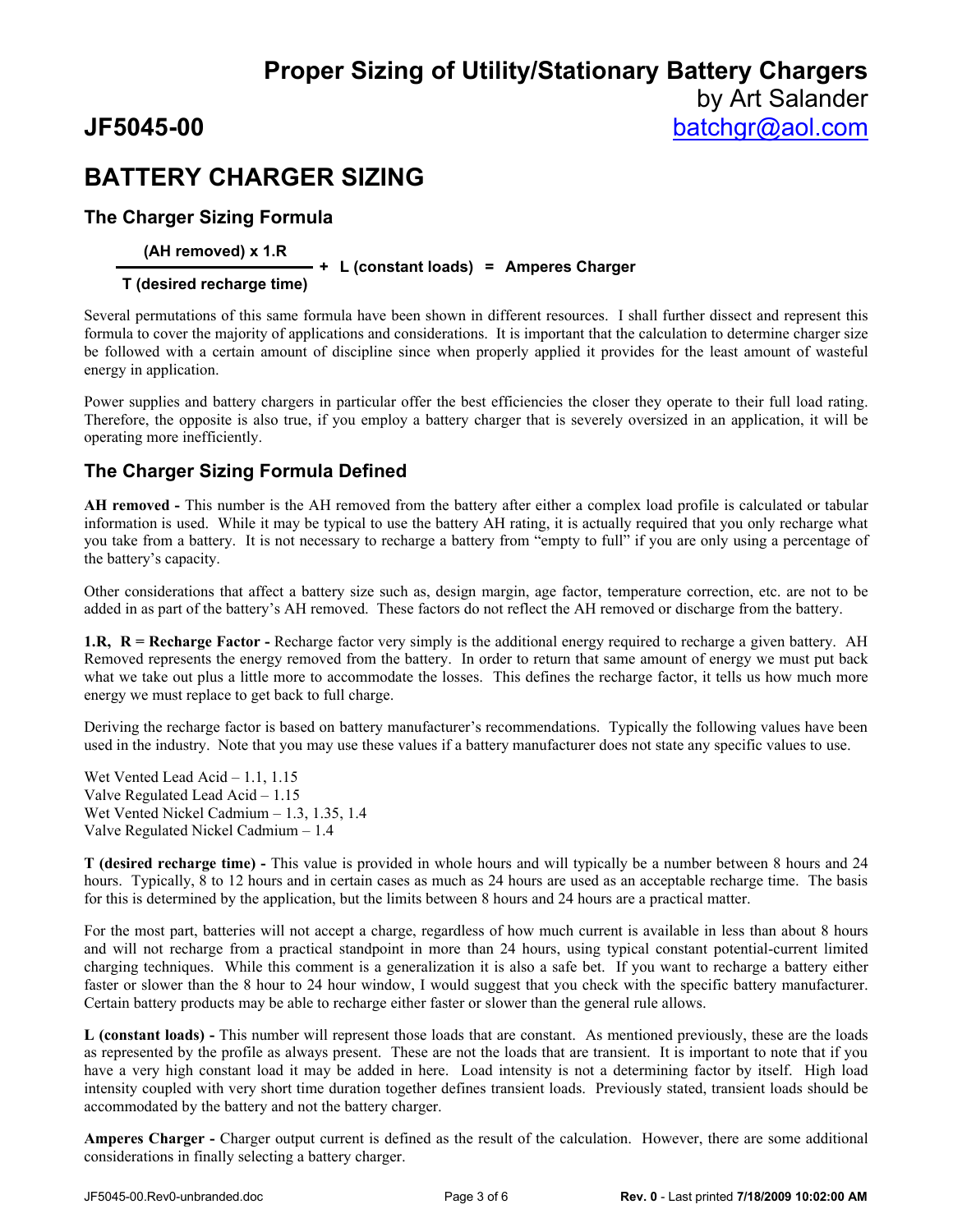Unlike a typical battery size calculation, sometimes it makes sense to pick a charger whose output is slightly smaller than calculated. For example, if the calculation determines a 26.5A charger output, it is perfectly acceptable to use a 25A output charger rather than a 30A charger. This is because of several factors; the most important is that the charger's current limit range is probably at least 110% of rating without any degradation of output. Therefore, the 25A charger can output 27.5A continuously, without degradation so the requirement to accommodate a 26.5A charger output is within the acceptable range of the 25A charger being selected.

**Other Amperes Charger Considerations -** It is also important to include consideration of the following factors which may be introduced by the specification:

- **- Temperature Correction**
- **- Altitude Correction**
- **- Design Margin**
- **- Anticipated Growth**
	- Temperature Correction & Altitude Correction, the factors related to these items require more than basic consideration. In many cases the actual correlation is such that you can de-rate the charger by application rather than performance. For example, as you increase altitude the ambient temperature could be lower. Since that is interrelated you could have a charger in an application at 10,000 feet but the highest ambient might be only 40 deg C rather 50 deg C to still allow for 100% of rated output. *(See Figure 2)* In this case there would be no reason to select a larger charger to accommodate this environment, since the existing charger could meet the new environmental situation. It is imperative that you consult a charger manufacturers de-rating chart to determine actual charger performance.
	- **Design Margin,** is based on the designers knowledge of a possible condition of load. There is no standard for design margin in battery chargers since they do not age and lose capacity over time as batteries do. Therefore any consideration of design margin is in addition to any standard and the result of the designer's judgment.
	- **Anticipated Growth,** is based on good planning. If you know that this application will eventually require a larger charger due to loads already anticipated it is a good engineering practice to add that capacity to the charger at the outset. However, two considerations should be given when this occurs. First, be sure that the selected charger can tolerate the charger to battery ratio and still provide all the filtering and regulation desired. Typically charger to battery ratio is expressed as a 4:1 ratio where the charger output current is no larger than ¼ of the battery's overall AH capacity. In many cases a charger classified as a battery eliminator can solve this issue if the ratio is not met. Second, instead of starting out with a larger charger it may be prudent to add another charger of similar output at a later time in parallel to the existing charger to accommodate the needed added capacity.

### **Charger Sizing Sample Calculation**

Assuming a 200AH wet vented lead acid battery where the AH removed is 150AH, the recharge time is 8 hours and the constant load is 25A.

The following formula would be populated as follows,

```
(AH removed) x 1.R
T (desired recharge time)
                        + L (constant loads) = Amperes charger
150AH x 1.15
  8 hours
            + 25A = 46.563 Amperes charger \rightarrow use 50Adc output charger
```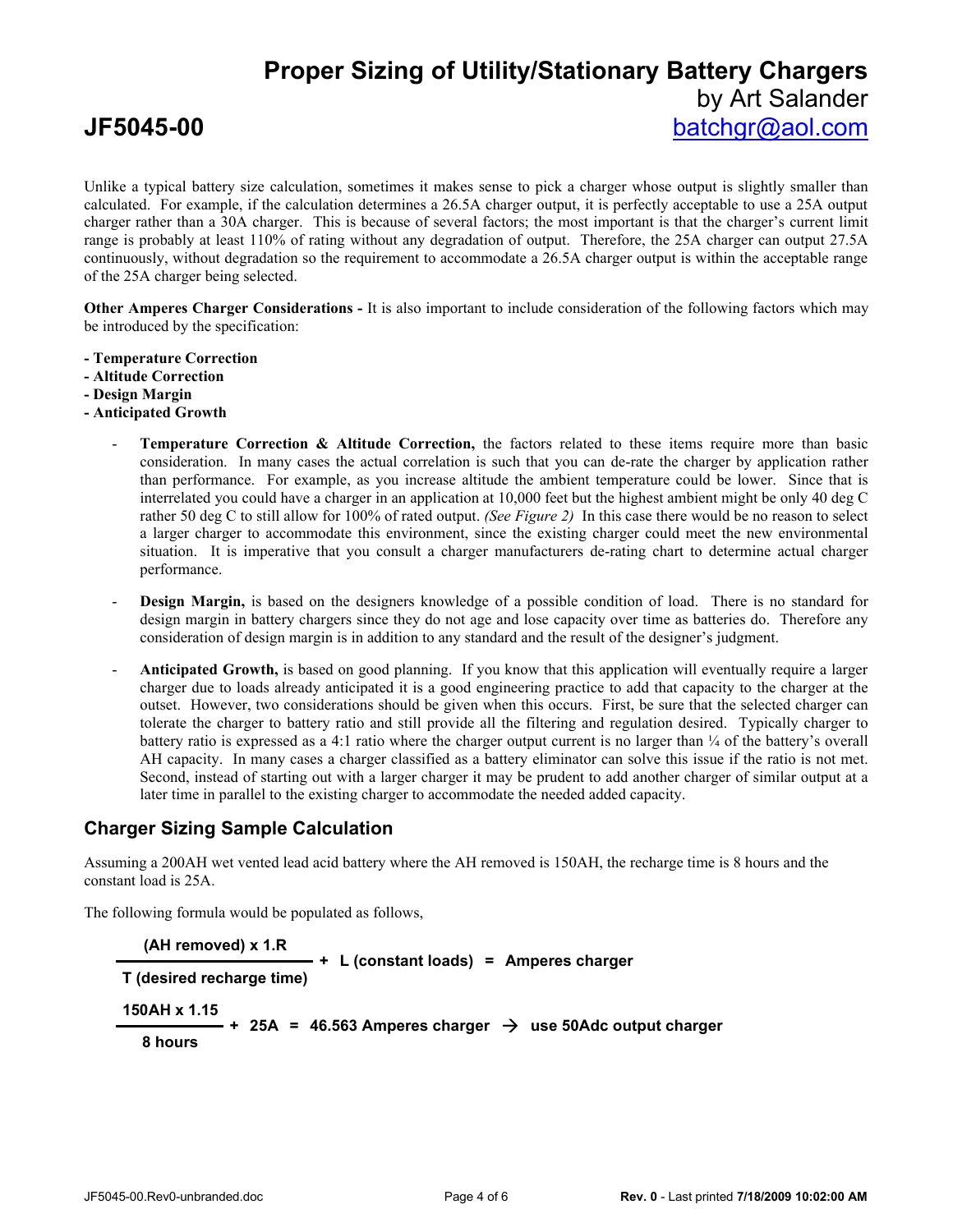**Proper Sizing of Utility/Stationary Battery Chargers**

# by Art Salander

**JF5045-00** batchgr@aol.com



## **Battery Charger Altitude/Temperature Derating Chart**

**Fig. 2 - Typical Temperature/Altitude De-rating Chart**

| <b>Altitude Key</b> |             |
|---------------------|-------------|
|                     | 3.300 feet  |
|                     | 4,750 feet  |
|                     | 6.500 feet  |
|                     | 8,250 feet  |
|                     | 10,000 feet |
|                     | 12,200 feet |
|                     | 16,200 feet |